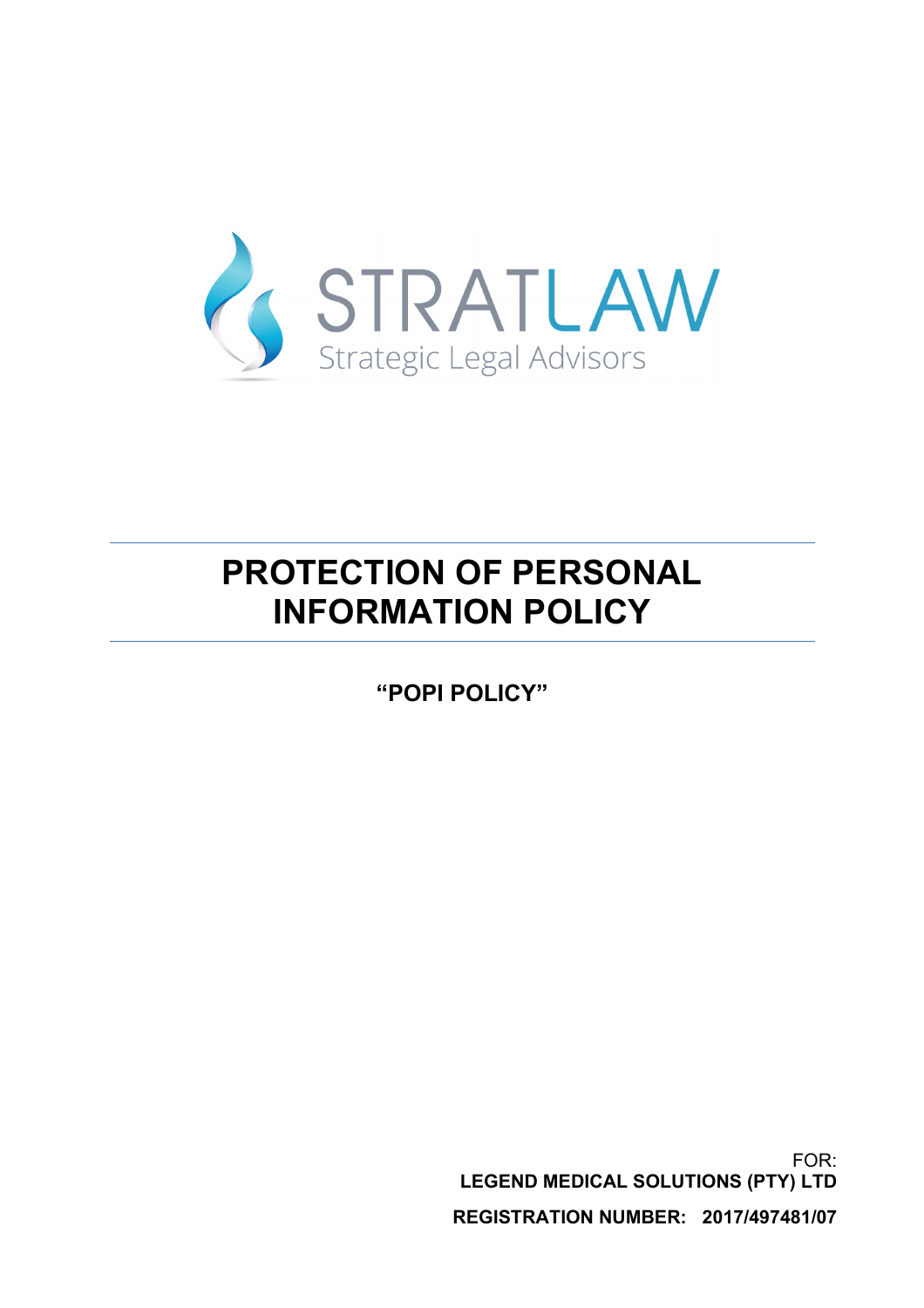## **INTRODUCTION**

LEGEND MEDICAL SOLUTIONS (PTY) LTD, because of the role it fulfils as collator and custodian of sensitive personal information which includes, information relating to identity, race, gender, age, identifying number, e-mail address, telephone number etc. has a legal and moral responsibility to its clients to ensure that all the staff of LEGEND MEDICAL SOLUTIONS (PTY) LTD:

- obtain and process personal information fairly; and
- keep it only for a specified and explicit lawful purpose; and
- process it only in ways compatible with the purposes for which it was given initially; and
- keep personal data safe, confidential and secure; and
- keep data accurate, complete and up-to-date; and
- retain it for a period no longer than is necessary for the specified purpose; and
- provide a copy of a clients' personal information to that client, on request.

The introduction of the Protection of Personal Information Act ("POPIA") further strengthens the need to ensure confidentiality of personal information. The POPIA is an important legal reform, creating a regime of consumer protection that has become essential in the information age. It is data protection legislation intended to protect the personal information of individuals held by third-parties. The legislation centers on a set of "information protection principles" which flesh out a general and higher-level requirement that personal information must be processed lawfully and in a reasonable manner that does not infringe on the privacy of the data subject.

Three important concepts are defined in the Act namely:

**'data subject'** means, according to the definitions in Section 1, the person to whom personal information relates. While the data subject is the principal right-holder under the POPIA, the principal duty-bearer is termed the "responsible party", defined as "the public or private body or any other entity which, alone or in conjunction with others, determines the purpose of and means for processing personal information".

**"personal information"** means information about a person's race, gender, sex, pregnancy, marital status, nationality, ethnic or social origin, sexual orientation, age, physical or mental health, disability, religion, conscience, belief, culture, language, education, medical information, financial information, criminal or employment history, an identifying number, email address, physical address, telephone number, blood type, biometric information, personal opinions, views or preferences of a person; correspondence of a private or confidential nature; and the name of the person if it appears with other personal information relating to the person.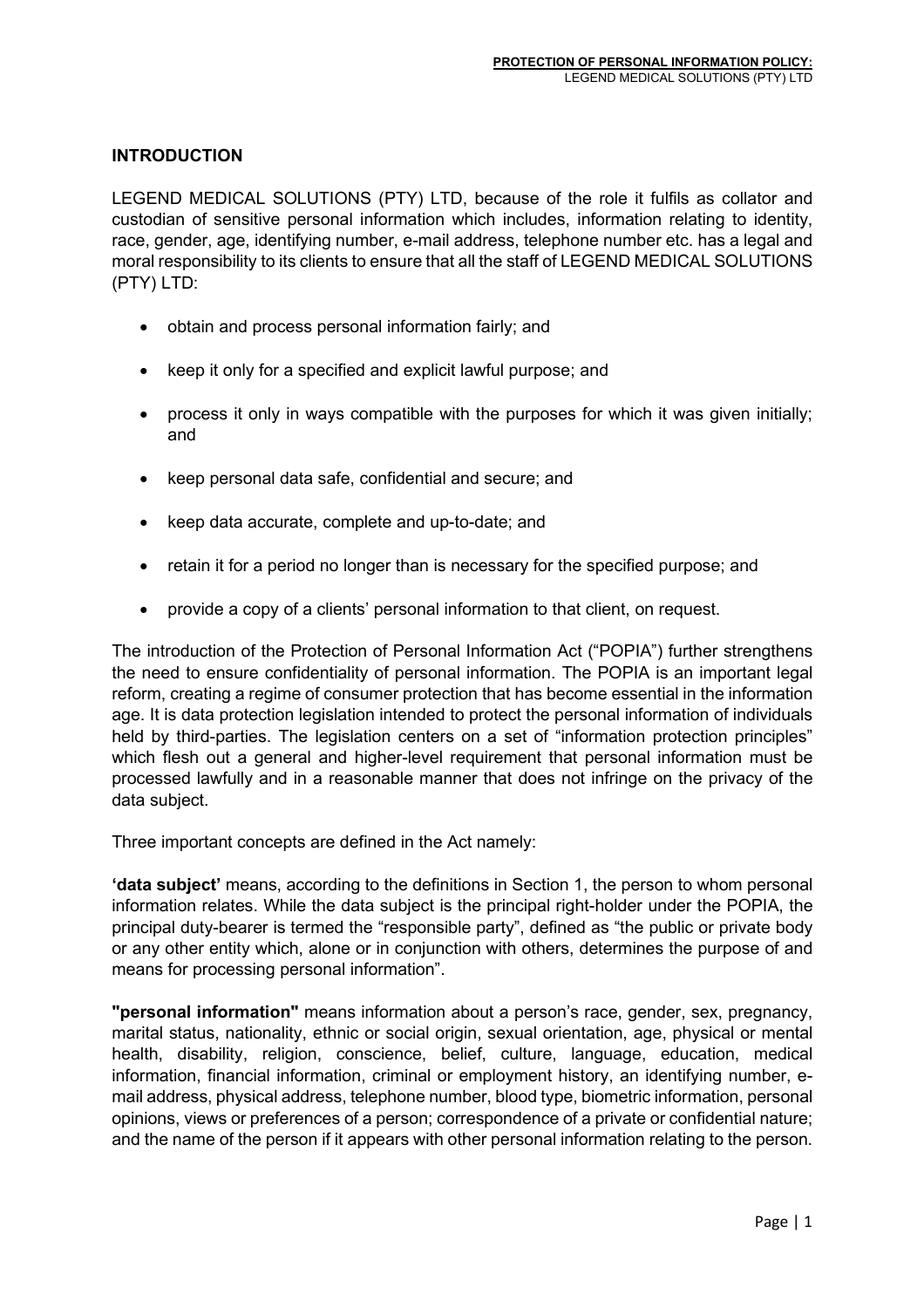**"process"** meaning collection, receipt, recording, organization, collation, storage, updating or modification, retrieval, alteration, consultation, use, dissemination, distribution, merging, linking, blocking, degradation, erasure or destruction of information.

POPIA requires that an Information Protection Officer be appointed. Mr Ettienne Combrink, an employee within the company will assume the duties of the Information Protection Officer for the company where the responsibilities are defined in the Act as:

each responsible party must ensure that there are, within that body, one or more information protection officers whose responsibilities include –

- (a) the encouragement of compliance, by the body, with the information protection principles;
- (b) dealing with requests made to the body pursuant to this Act;
- (c) working with the Commission in relation to investigations conducted pursuant to Chapter 6 of this Act in relation to the body;
- (d) otherwise ensuring compliance by the body with the provisions of this Act.

Information protection principles contained in POPIA can be summarised as follows:

- Any person who stores personal and private information ("PI") about anyone else may not do so without the direct consent by the effected person - the "data subject".
- Any "data subject" may request to review any PI stored about them at any time and such information may not be withheld. The "data subject" may request for correction to be made to erroneous information and the data holder will be obliged to make such corrections.
- No PI may be disclosed to any person without the direct authorisation of the "data subject". A breach in this regard will be considered a serious and punishable offence.
- No alterations or changes of any nature may be made to the PI or data kept on a "data subject" without the direct authorisation of the "data subject".
- No data may be released to any person resulting in the distinctive identification of a "data subject" for the purposes of research, statistics or any other similar purpose.

It is therefore essential that all LEGEND MEDICAL SOLUTIONS (PTY) LTD's employees working with the personal information of all clients must be educated on the principles of POPIA and how to deal with requests by any person regarding enquiries regarding "data subject". The golden rule should be not to disclose any information to any person if you are not convinced it is correct to do so. In such an instance, the request should be forwarded to the Information Protection Officer.

Security measures regarding the protection of employee information must be reviewed in order to ensure the safe keeping of information.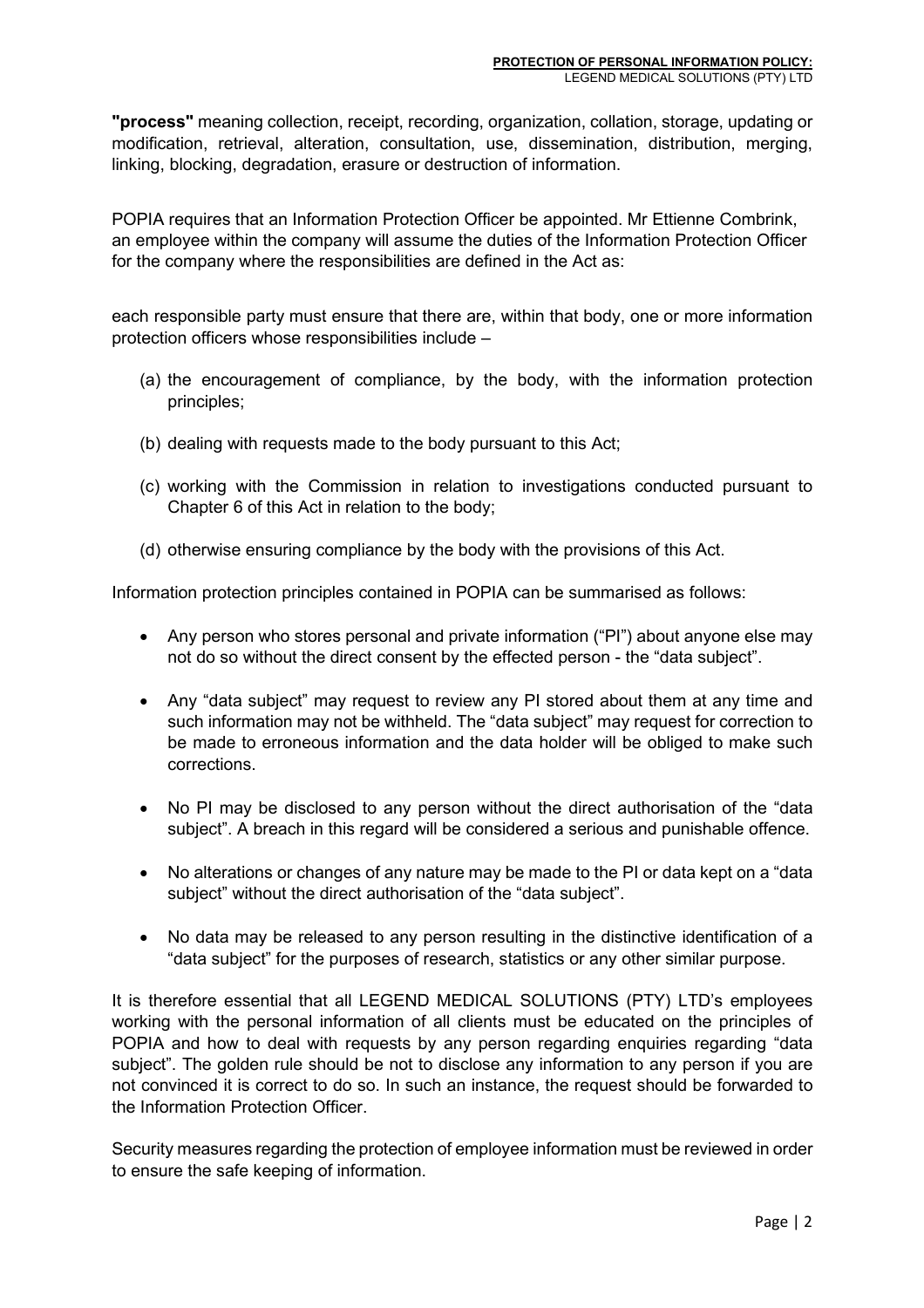The purpose of this Policy is to provide guidelines to assist employees to ensure that PI in their possession is kept safe and secure and that LEGEND MEDICAL SOLUTIONS (PTY) LTD therefore meets all legal responsibilities.

#### **GENERAL PROCEDURES**

This section of the Policy sets out guidelines in a number of specific areas where particular attention should be paid in order to help protect the confidentiality of PI held by the company.

- 1. It is essential that the Information Protection Officer is aware of what PI is held, where it is held and the consequences should that PI be lost or stolen.
- 2. Access to the LEGEND MEDICAL SOLUTIONS (PTY) LTD's office as well as documents, software, data center and server rooms used to host hardware and software on which PI is stored should be restricted only to those LEGEND MEDICAL SOLUTIONS (PTY) LTD staff members that have authorisation to view and access the PI.
- 3. Access to documents or databases which are no longer in active use and which contain PI should be removed where such access is no longer necessary or cannot be justified.
- 4. Passwords used to access PC's, applications and databases should be of sufficient strength to deter password cracking or guessing attacks. A password should include numbers, symbols, upper and lowercase letters. If possible, password length should be around 12 to 14 characters but at the very minimum of 8 characters. Passwords based on repetition, dictionary words, letter or number sequences, usernames, or biographical information like names or dates must be avoided. The Protection Information Officer is responsible to ensure that passwords are changed on a regular basis and that an audit trail is received which highlights non-compliance.
- 5. A procedure must be instituted which evaluates requests from other organisations or third parties for access to PI stored by LEGEND MEDICAL SOLUTIONS (PTY) LTD
- 6. Personnel who retire, transfer or resign should be removed immediately from mailing lists and access control lists. It is the responsibility of the Protection Information Officer to ensure that procedures are in place to ensure compliance with this provision of the Policy.
- 7. Contractors, temporary staff, consultants and external service providers employed by LEGEND MEDICAL SOLUTIONS (PTY) LTD should be subject to strict procedures with regard to accessing PI. This must be by way of a formal contract which includes the necessary confidentiality clauses and ensures that such parties will undertake and adhere to similar requirements as set out in this Policy to ensure the confidentiality of PI.
- 8. The Protection Information Officer must ensure that each employee receives a copy of this Policy which should be understood and signed by each employee of the company.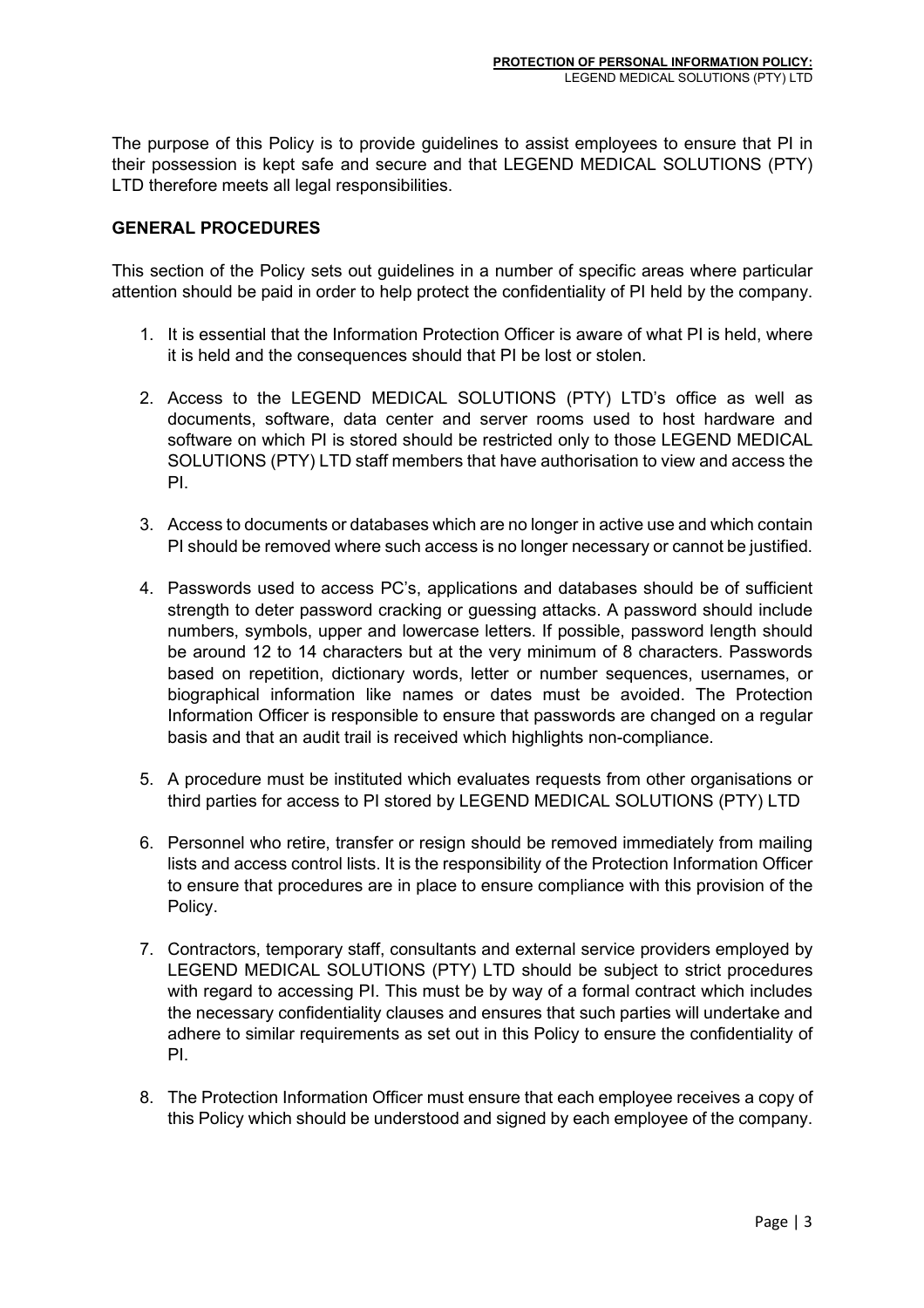- 9. The Protection Information Officer is responsible for completing a Risk Audit examining the risks associated with the storage, handling and protection of PI at least every six months.
- 10. Procedures should be put in place in relation to disposal of client files (both paper and electronic) containing PI. Paper with PI must be shredded, and the Protection Information Officer must ensure that adequate shredders are available. Further, procedures should also be put in place in relation to the secure disposal of computer equipment (especially storage media) at end-of-life.
- 11. New staff should be carefully coached, trained and should be fully informed of their obligations before being allowed to access confidential or PI.
- 12. Staff should ensure that visitors to the office or other unauthorised persons are unable to view personal or sensitive information whether held in the form of paper documents or information displayed on PC monitors.
- 13. All staff should ensure that PC's are logged off or "locked" when left unattended for any period of time. Where possible, staff should be restricted from saving files to the local disk. Users should be instructed to only save files to their allocated network drive.
- 14. PI documents must be locked away in a secure location when not in use. A "Clean Desk Policy" must be implemented to ensure that no documentation is left on employee's desks overnight.
- 15. Appropriate and secure filing procedures (both paper and electronic) should be drawn up and followed.

## **PAPER RECORDS**

The following guidelines should be followed with regard to PI data held on paper files: -

- 1. Paper records and files containing PI should be handled in such a way as to restrict access only to those persons with business reasons to access them.
- 2. This should entail the strict enforcement of a policy whereby paper files containing such data are locked away when not required or overnight – a "clean desk policy". Where possible consideration should also be given to the implementation of a register or logging access to paper files containing PI.
- 3. PI held on paper must be kept hidden from visitors to the offices.
- 4. Secure disposal of confidential waste should be in place and properly used. The discipline must be instilled into all staff members that papers, notes or any paper containing PI must be shredded.

#### **E-MAIL**

All staff members of LEGEND MEDICAL SOLUTIONS (PTY) LTD are required to take extreme care when using email in particular: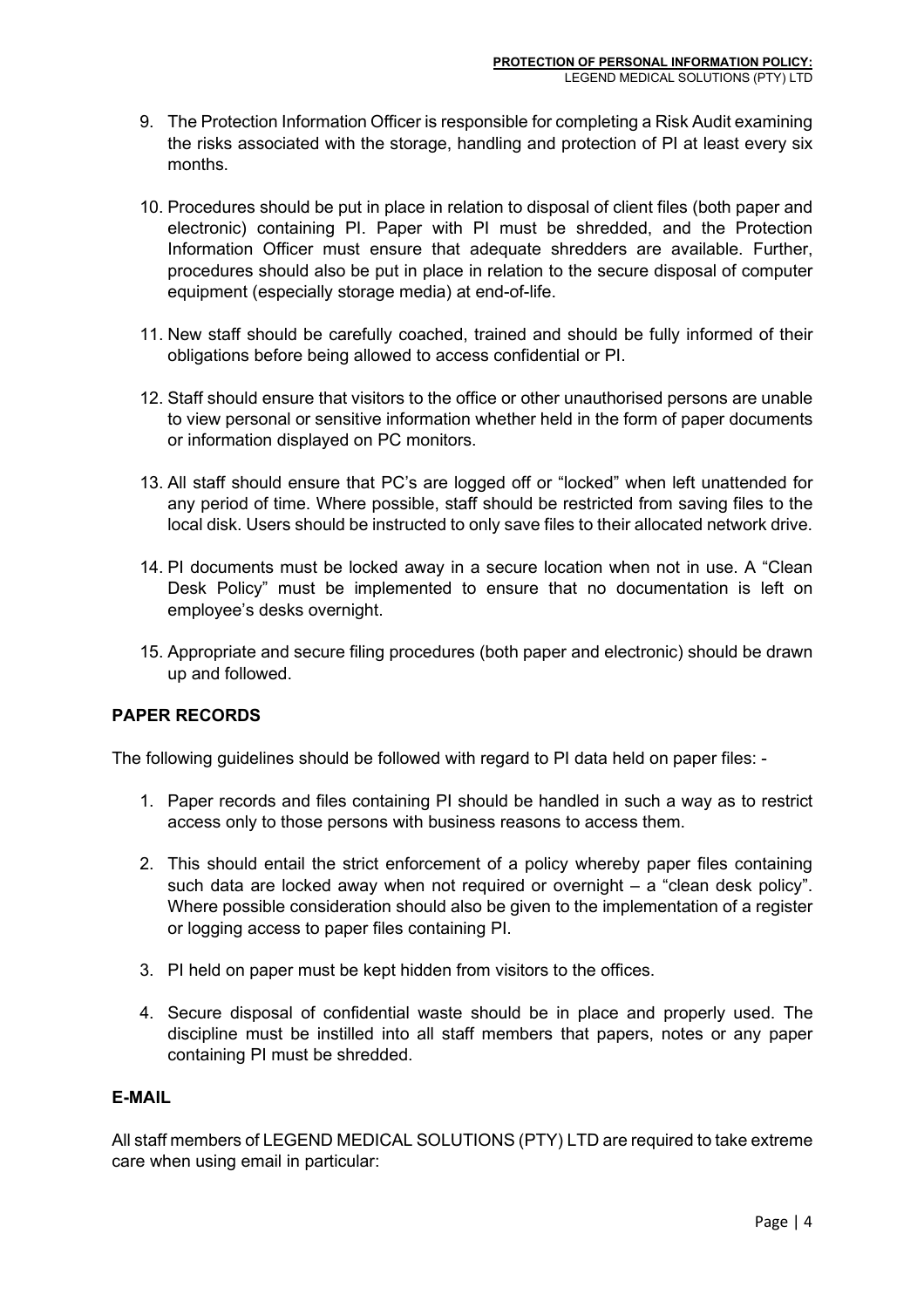- 1. Standard unencrypted email should never be used to transmit any PI. Staff members that have to use e-mail to transfer such data must ensure that PI is encrypted either through file encryption, the use of a secure e-mail facility which will encrypt the data (including any attachments) being sent or at the very least, robust passwords. The default option should always be to utilise the strongest encryption methods available. Employees should ensure that e-mails contained PI is sent only to the intended recipient.
- 2. Where PI is held on applications and databases with relevant security and access controls in place, additional controls should be considered that would prevent such data from being copied to applications where no security or access controls are in place and/or can be bypassed.

## **REMOTE ACCESS**

Due to the fact that a large amount of work performed at the premises of clients, the LEGEND MEDICAL SOLUTIONS (PTY) LTD staff should be able to access servers and databases remotely. This brings its own challenges in relation to data security which LEGEND MEDICAL SOLUTIONS (PTY) LTD must address. With regard to PI, the following guidelines should be adhered to:

- 1. In the first instance, all PI held electronically should be stored centrally on the server. Data that is accessible by remote access should not be copied to employee's PC's or to portable storage devices, such as laptops, memory sticks and external hard drives that may be stolen or lost.
- 2. When accessing data remotely, it must be done via a secure encrypted link with relevant access controls in place.
- 3. Additional stringent security and access controls should be in place including inter alia, the mandatory use of strong passwords or security token authentication.
- 4. PI being accessed in this way should be prevented from being copied from the central location to the remote device.
- 5. LEGEND MEDICAL SOLUTIONS (PTY) LTD will utilize technologies that will provide for the automatic deletion of temporary files which may be stored on remote machines by its operating system.
- 6. LEGEND MEDICAL SOLUTIONS (PTY) LTD must ensure that only known machines configured appropriately to the Company's standards (for example with up-to-date antivirus and anti-spyware software and full encryption), are allowed to remotely access centrally held PI. Authorization for remote access must be furnished by the Protection Information Officer. The strongest encryption methods available should be used to encrypt data on these machines.
- 7. Staff should be aware that it is imperative that any wireless technologies or networks used when accessing LEGEND MEDICAL SOLUTIONS (PTY) LTD's systems should be encrypted to the strongest standard available.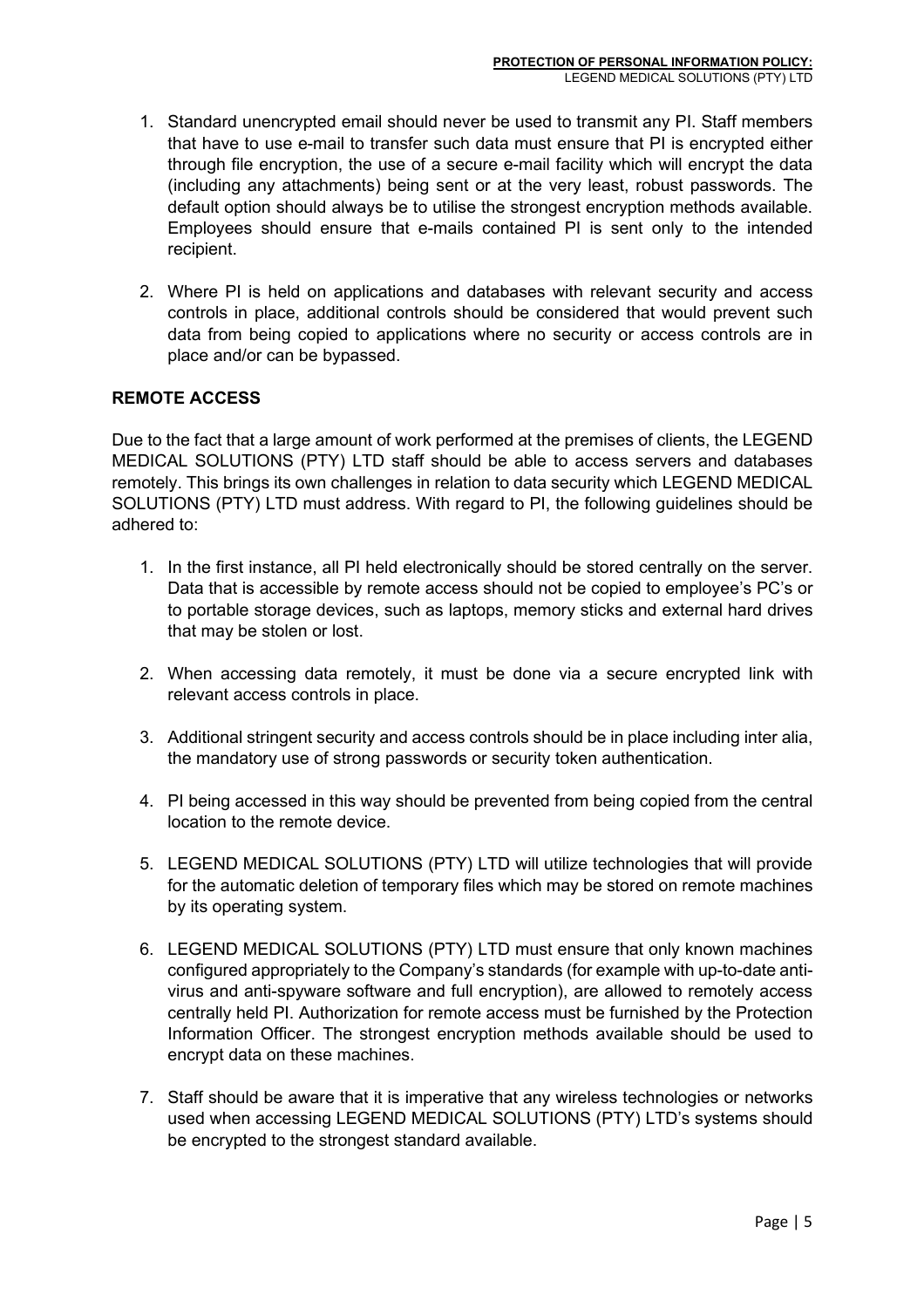#### **LAPTOPS AND OTHER MOBILE STORAGE DEVICES**

#### **(Including USB memory sticks and external hard drives)**

The use of laptops, USB memory sticks and other portable or removable storage devices has increased substantially in the last number of years. Likewise, the use of mobile phones to access and send e-mails has also increased. These devices are useful business tools however they are highly susceptible to loss or theft and often contain inferior security protection. Concomitantly, to protect the content held on these devices, the following recommendations should be followed:

All portable devices should be password-protected to prevent unauthorized use of the device and access to PI held on the device. In the case of mobile phones, both a PIN and login password should be used. Manufacturer or operator-provided PIN codes must be changed from the default setting by the user on receipt of the device.

- 1. Passwords used on these devices should be of sufficient strength to deter password cracking or guessing attacks and conform to the requirements listed in "General Procedures" above.
- 2. PI should not be stored on portable devices. In cases where this is unavoidable, all devices containing this type of data must be encrypted and password protected. With regard to laptops, full disk encryption must be employed regardless of the type of data stored.
- 3. When laptops or cell phones are being used in public places, care must be taken to avoid unwitting disclosure of PI.
- 4. Portable devices must not contain unauthorized, unlicensed, or personally licensed software. All software must be authorized and procured through the LEGEND MEDICAL SOLUTIONS (PTY) LTD's IT service provider company.
- 5. Anti-virus/Anti-spyware/Personal Firewall software must be installed and kept up to date on portable devices. These devices should be subjected to regular virus checks using this software.
- 6. LEGEND MEDICAL SOLUTIONS (PTY) LTD must ensure that when providing portable devices for use by staff members, each device is authorized for use only by a specific named individual. The responsibility for the physical safeguarding of the device will then rest with that individual
- 7. Laptops must be physically secured if left in the office overnight. When out of the office, the device should be kept secure at all times.
- 8. Portable devices should never be left in an unattended vehicle. Further, a policy must be introduced and strictly adhered to that if a member of staff is going out after work and the laptop will have to be kept in the car, then the laptop must be locked in a secure place in the LEGEND MEDICAL SOLUTIONS (PTY) LTD's office overnight.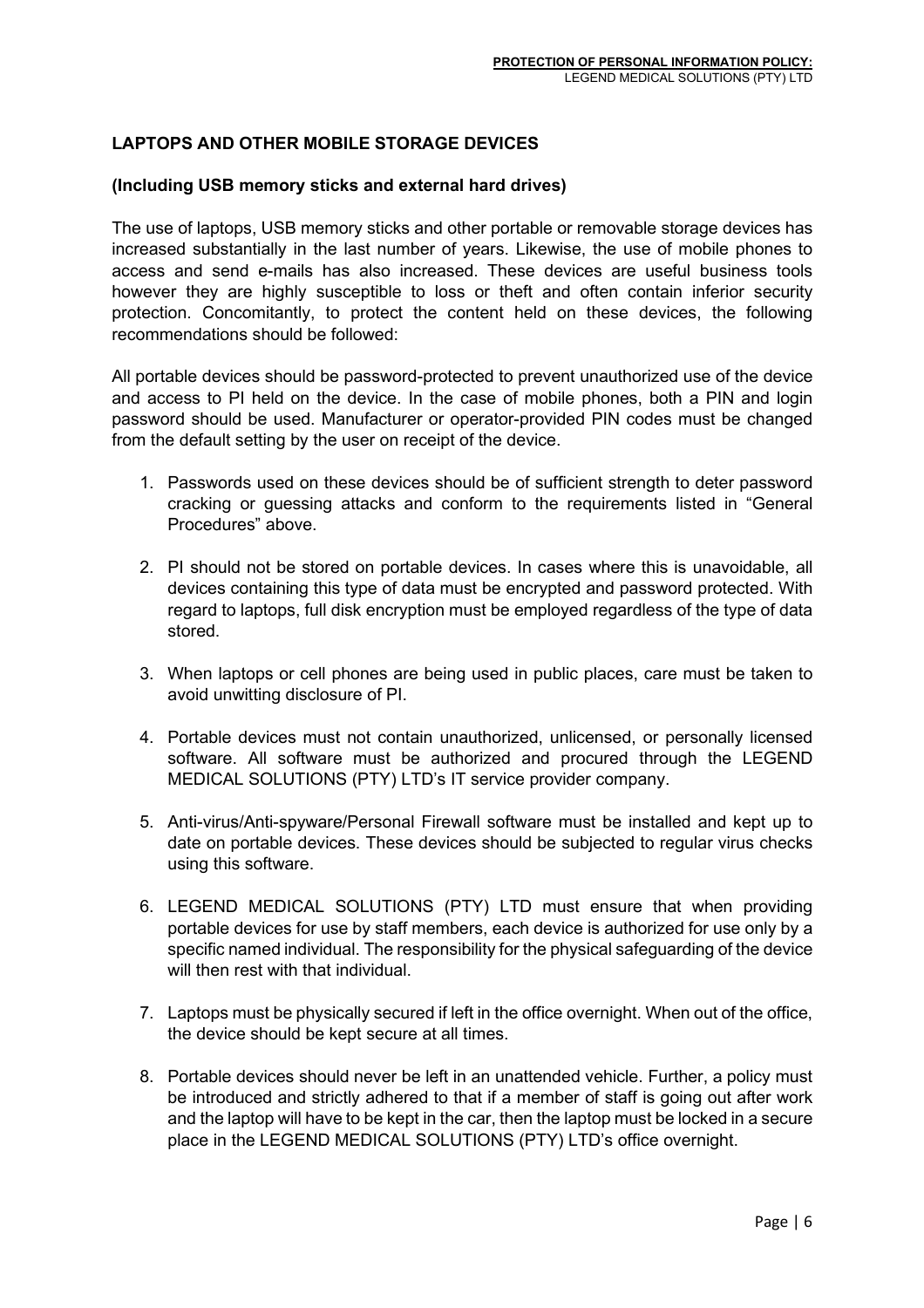- 9. Portable storage media should only be used for data transfer where there is a business requirement to do so.
- 10. Staff owned devices including portable media players such as iPods, digital cameras, and USB sticks must be technologically restricted from connecting to LEGEND MEDICAL SOLUTIONS (PTY) LTD computers.
- 11. A robust, clear and known procedure for early notification of the loss of a portable device must be instituted. This would allow for the disconnection of the missing device from the company's server.

## **DATA TRANSFERS OF PERSONAL INFORMATION**

Data Transfers are a daily business requirement when transferring PI. Such transfers should take place only where absolutely necessary and employing the most secure channel available. To support this, all LEGEND MEDICAL SOLUTIONS (PTY) LTD staff must adhere to the following:

- 1. Data transfers should, where possible, only take place via secure on-line channels where the data is encrypted.
- 2. "Strong" passwords (see "General Procedures") must be used to protect the data during transfer. Such passwords must not be sent with the data it is intended to protect. Care should be taken to ensure that the password is sent securely to the intended recipient and that it is not disclosed to any other person.
- 3. Standard e-mail should never be used to transmit any personal data. Where file encryption or the use of a secure e-mail facility which will encrypt the data (including any attachments) is sent, staff must still ensure that the mail is sent only to the intended recipient.
- 4. When a data transfer with a third party is required, a written agreement should be put in place between both parties in advance of any data transfer. Such an agreement should define:
	- The information that is required by the third party and the purposes for which the information can be used must also be defined if the recipient party is carrying out processing on behalf of LEGEND MEDICAL SOLUTIONS (PTY) LTD.
	- Named contacts in each organization responsible for the data.
	- The frequency of the proposed transfers.
	- An explanation of the requirement for the PI or requested data transfer;
	- The transfer and encryption method that will be used (e.g. Secure FTP, Secure e-mail, etc.).
	- The acknowledgement procedures on receipt of the PI.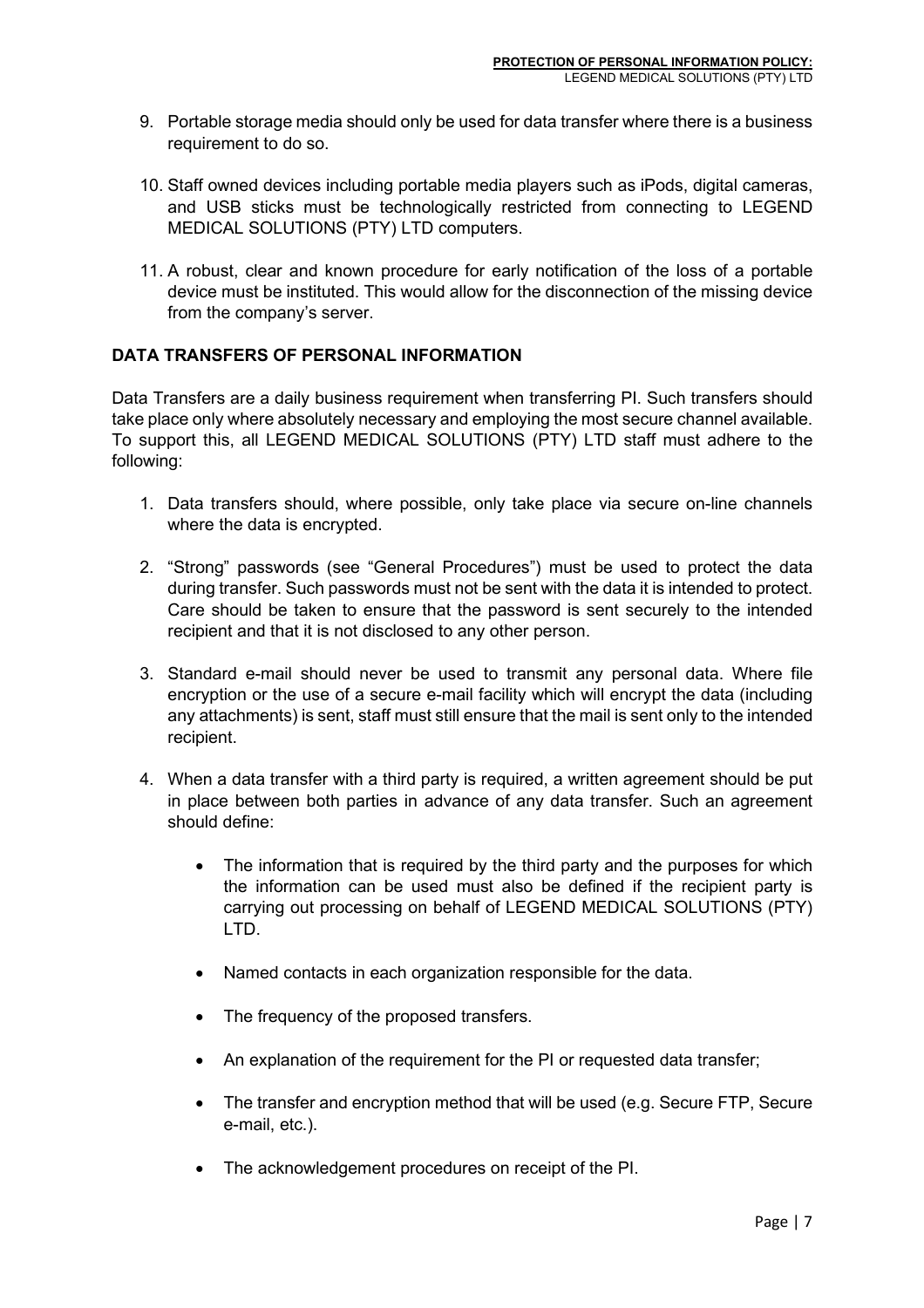- The length of time the information will be retained by the third party.
- Confirmation from the third party that the security, confidentiality and storage of the PI will be handled to the same level of controls that LEGEND MEDICAL SOLUTIONS (PTY) LTD would apply to that category of information. Confirmation is also required clearly identifying the point at which the third party will take over responsibility for protecting the data.
- The method for highlighting breaches in the transfer process.
- Business procedures need to be in place to ensure that all such transfers are legal, justifiable, necessary of not contrary to any legislation requirement or provision.

#### **REQUEST FOR ACCESS TO PERSONAL INFORMATION**

Section 22 of the POPIA states that a data subject may request a responsible party to confirm that they are holding PI about the data subject and may obtain a description of that information and details about who has had access to it. Where such a request is received, the matter must be referred to the Information Protection Officer who will ensure that the correct procedures are adopted.

Section 23 of the POPIA, provides for a right to request correction of personal information held by a responsible party if it is inaccurate, incomplete, misleading, out of date, and obtained unlawfully, irrelevant or excessive. Where such a request is received, the matter must be referred to the Information Protection Officer who will ensure that the correct procedures are adopted.

#### **APPROPRIATE ACCESS AND AUDIT TRAIL MONITORING**

LEGEND MEDICAL SOLUTIONS (PTY) LTD has an obligation to keep information safe and secure and have appropriate measures in place to prevent unauthorized access to, or alteration, disclosure or destruction of, the PI and against their accidental loss or destruction. It is imperative therefore, that LEGEND MEDICAL SOLUTIONS (PTY) LTD has security in place to ensure that only those staff members with a business need to access particular PI are allowed to access the data. In addition to this general requirement, the following guidelines should be adopted:

- 1. LEGEND MEDICAL SOLUTIONS (PTY) LTD must ensure that their ICT systems are protected by use of appropriate firewall technologies and that this technology is kept up-to-date and is sufficient to meet emerging threats. The monitoring of the suitability of such safeguards will be the responsibility of the Information Protection Officer.
- 2. In order to capture instances of inappropriate access (whether internal or external), addition, deletion and editing of data, audit trails should be used.
- 3. Access to files containing PI should be monitored by the Information Protection Officer on an ongoing basis. Staff should be made aware that this is being done. An IT system or automatic audit trail may need to be put in place to support this supervision.